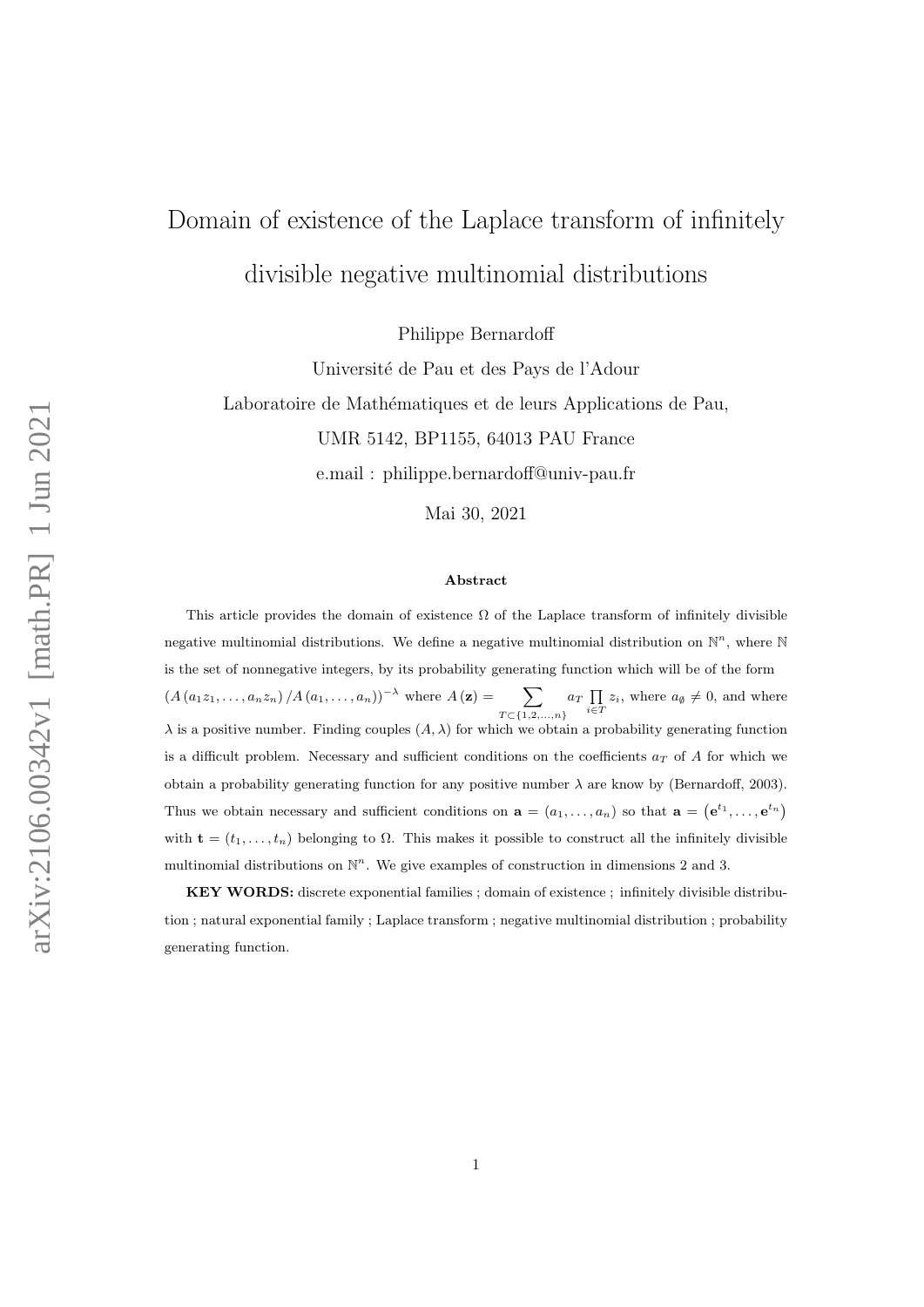#### 1 Introduction

In this article, we consider the following definition, see references in Bernardoff (2003). We shall say that the probability distribution  $\Sigma$  $\sum_{\alpha \in \mathbb{N}^n} p_{\alpha} \delta_{\alpha}$  on  $\mathbb{N}^n$ , where *n* is a non negative number, is a *negative multinomial* distribution if there exists an affine polynomial  $P(z_1, \ldots, z_n)$  and  $\lambda > 0$  such that  $P(0, \ldots, 0) \neq 0$ , and  $P(1,\ldots,1)=1.$ 

<span id="page-1-0"></span>
$$
\sum_{\alpha \in \mathbb{N}^n} p_{\alpha} z_1^{\alpha_1} \cdots z_n^{\alpha_n} = \left( P \left( z_1, \dots, z_n \right) \right)^{-\lambda} . \tag{1}
$$

That means a polynomial which is affine with respect to each  $z_j$ ,  $j = 1, \dots, n$ , or for which  $\frac{\partial^2 z}{\partial x^j}$  $\partial z_j^2$  $P = 0$  for all  $j = 1, \ldots, n$ . That is  $P(z_1, \ldots, z_n) = \sum$  $T \in \mathfrak{P}_n$  $a_T \mathbf{z}^T$ , where  $\mathfrak{P}_n$  is the set of the subset of  $\{1, 2, \ldots, n\}$  = [n], and where  $\mathbf{z}^T = \prod_{t \in T} z_t$  if  $\mathbf{z} = (z_1, \ldots, z_n) \in \mathbb{R}^n$ . For instance, for  $n = 2$ , such as P has the form  $P(z_1, z_2) = a_{\emptyset} + a_{\{1\}}z_1 + a_{\{2\}}z_2 + a_{\{1,2\}}z_1z_2$  with  $a_{\emptyset} \neq 0$ . However, finding exactly which pairs  $(P, \lambda)$ are compatible is an unsolved problem.

Before giving the main result, let us make an observation. If  $\alpha = (\alpha_1, \dots, \alpha_n) \in \mathbb{N}^n$ , then we denote

$$
\mathbf{z}^{\alpha} = \prod_{i=1}^{n} z_i^{\alpha_i} = z_1^{\alpha_1} \dots z_n^{\alpha_n}.
$$
 (2)

Let A be any polynomial such that  $A(0, \ldots, 0) = 1$ , and suppose that the Taylor expansion

$$
(A(z_1,\ldots,z_n))^{-\lambda} = \sum_{\alpha \in \mathbb{N}^n} c_{\alpha}(\lambda) \mathbf{z}^{\alpha}
$$

has non-negative coefficients  $c_{\boldsymbol{\alpha}}(\lambda)$ . Let  $a_1, \ldots, a_n$  be positive numbers such that  $\sum_{\boldsymbol{\alpha} \in \mathbb{N}^n} c_{\boldsymbol{\alpha}}(\lambda) a_1^{\alpha_1} \ldots a_n^{\alpha_n}$  $\infty$ . With such a sequence  $\mathbf{a} = (a_1, \dots, a_n)$  we associate the negative multinomial distribution  $\sum_{\mathbf{\alpha} \in \mathbb{N}^n} p_{\mathbf{\alpha}} \delta_{\mathbf{\alpha}}$ defined by

$$
\sum_{\alpha \in \mathbb{N}^n} p_{\alpha} \mathbf{z}^{\alpha} = \left( \frac{A(a_1 z_1, \dots, a_n z_n)}{A(a_1, \dots, a_n)} \right)^{-\lambda},\tag{3}
$$

thus

$$
P(z_1,...,z_n) = \frac{A(a_1z_1,...,a_nz_n)}{A(a_1,...,a_n)}
$$
(4)

in the notation [\(1\)](#page-1-0).

Bernardoff (2003) define the polynomials  $b_T$  by

**Definition 1** Let  $P(z) = \sum$  $\sum_{T \in \mathcal{P}_n} a_T \mathbf{z}^T$  be an affine polynomial  $P(z_1, \ldots, z_n)$  such that  $P(0, \ldots, 0) = 0$ , and  $A = 1 - P$ . Let T be in  $\mathfrak{P}_n^*$  the set of the nonempty subset of [n] let us denote by  $b_T$  the number defined by

$$
b_T = \frac{\partial^{|T|}}{\partial z^T} \left( \log \left( 1 - P \right) \right) \Big|_0,
$$

where then |T| is the cardinal of T and  $\partial z^T = \prod_{t \in T} \partial z_t$ , then

<span id="page-1-1"></span>
$$
b_T = \sum_{l=1}^{|T|} (l-1)! \sum_{\mathcal{T} \in \Pi_T^l} a_{\mathcal{T}}
$$
 (5)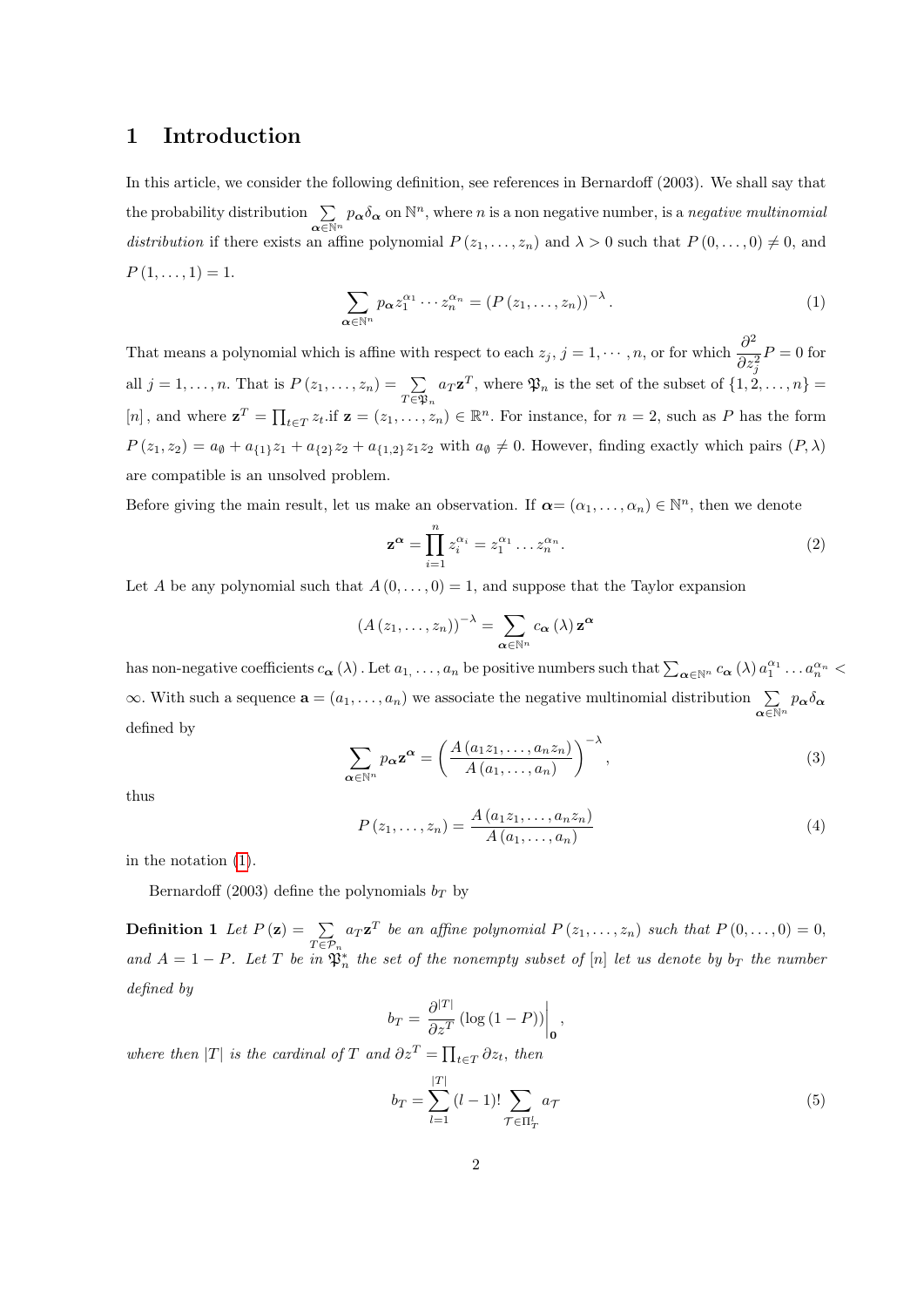where  $\Pi_T$  is the set of the partition of T, and  $\Pi_T^l$  is the set of the partition of lenght l of T (if  $\mathcal T$  =  ${T_1, T_2, \ldots, T_l}$ , the partition  $\mathcal T$  of  $T$  is of length l).

For instance, for  $n = 3$ ,  $b_{\{1\}} = a_{\{1\}}$ ,  $b_{\{1,2\}} = a_{\{1,2\}} + a_{\{1\}}a_{\{2\}}$  and  $b_{\{1,2,3\}} = a_{\{1,2,3\}} + a_{\{1\}}a_{\{2,3\}} + a_{\{1\}}a_{\{2,3\}}$  $a_{\{2\}}a_{\{1,3\}} + a_{\{3\}}a_{\{1,2\}} + 2a_{\{1\}}a_{\{2\}}a_{\{3\}}$ . Now, if there is no ambiguity, for simplicity we omit the braces. Using the numbers  $b_T$ , Bernardoff (2003) proves the following theorem.

<span id="page-2-2"></span>**Theorem 2** Let  $P(z) = \sum_{T \in \mathfrak{P}_n * } a_T z^T$ , as before, and suppose that  $(1 - P(z))^{-\lambda} = \sum_{\alpha \in \mathbb{N}^n} c_{\alpha} (\lambda) z^{\alpha}$ . Then  $c_{\alpha}(\lambda) \geq 0$  for all positive  $\lambda$  if and only if  $b_T$ , given by [\(5\)](#page-1-1), is non negative for all  $T \in \mathfrak{P}_n^*$ .

See examples in dimension  $n = 2, 3$  in Bernardoff (2003).

This article is organized as follows. Section 2 gives the main result. Section 3 applies the main result to bivariate and trivariate cases.

### 2 Domain of existence of the Laplace transform

Let A be an affine polynomial on  $\mathbb{R}^n$  and let  $\lambda > 0$  such that  $A(0,\ldots,0) = 1$  and such that  $(A(z_1,\ldots,z_n))^{-\lambda} =$  $\sum$  $\boldsymbol{\alpha} \in \mathbb{N}^n$  $c_{\boldsymbol{\alpha}}(\lambda) z^{\boldsymbol{\alpha}}$  satisfies  $c_{\boldsymbol{\alpha}}(\lambda) > 0$  for all  $\boldsymbol{\alpha}$  in  $\mathbb{N}^n$ . Consider the discrete measure on  $\mathbb{N}^n$ ,  $\mu_{\lambda} = \sum_{\lambda}$  $\alpha \in \mathbb{N}^n$  $c_{\boldsymbol{\alpha}}\left(\lambda\right)\delta_{\boldsymbol{\alpha}}.$ The present section aims to describe the convex set

$$
D(\mu_{\lambda}) = \left\{\boldsymbol{\theta} \in \mathbb{R}^n, \sum_{\boldsymbol{\alpha} \in \mathbb{N}^n} c_{\boldsymbol{\alpha}}(\lambda) e^{\theta_1 \alpha_1 + \dots + \theta_n \alpha_n} < +\infty \right\},\
$$

which is an important object in order to study the natural exponential family generated by  $\mu_{\lambda}$  (see Letac, 1991 and Bar-Lev et al., 1994). The answer is contained in the following Proposition.

<span id="page-2-1"></span>**Theorem 3** With the above notation, denote  $H = \{s \in \mathbb{R}^n, s_1 + \cdots + s_n = 0\}$ . For  $s \in H$ , we denote by  $R_s$  the smallest positive zero of the polynomial  $P_s(t) = A(te^{s_1}, \ldots, te^{s_n})$ . Then the map  $s \mapsto s +$  $\log R_{\rm\bf s}(1,\ldots,1)$  is a parametrization by H of a hypersurface in  $\mathbb{R}^n$  which is the boundary of  $D(\mu_{\lambda})$ . More specifically if  $\theta$  is in  $\mathbb{R}^n$  and if  $\overline{\theta}_n = \frac{1}{n}$  $\frac{1}{n}(\theta_1 + \cdots + \theta_n)$  and if  $\mathbf{s} = \boldsymbol{\theta} - \theta_n(1,\ldots,1)$ , then  $\boldsymbol{\theta}$  is in  $D(\mu_{\lambda})$  if and only if  $\overline{\theta}_n < \log R_{\mathbf{s}}$ . Finally  $D(\mu_{\lambda})$  is an open set.

**Proof** We first prove that the radius of convergence  $R$  of the power series

<span id="page-2-0"></span>
$$
P_{\mathbf{s}}^{-\lambda}(t) = \sum_{n \in \mathbb{N}} u_n(\lambda) t^n
$$
\n(6)

is equal to R<sub>s</sub>. This comes from the following fact: since  $u_n(\lambda) \geq 0$ , a known result in theory of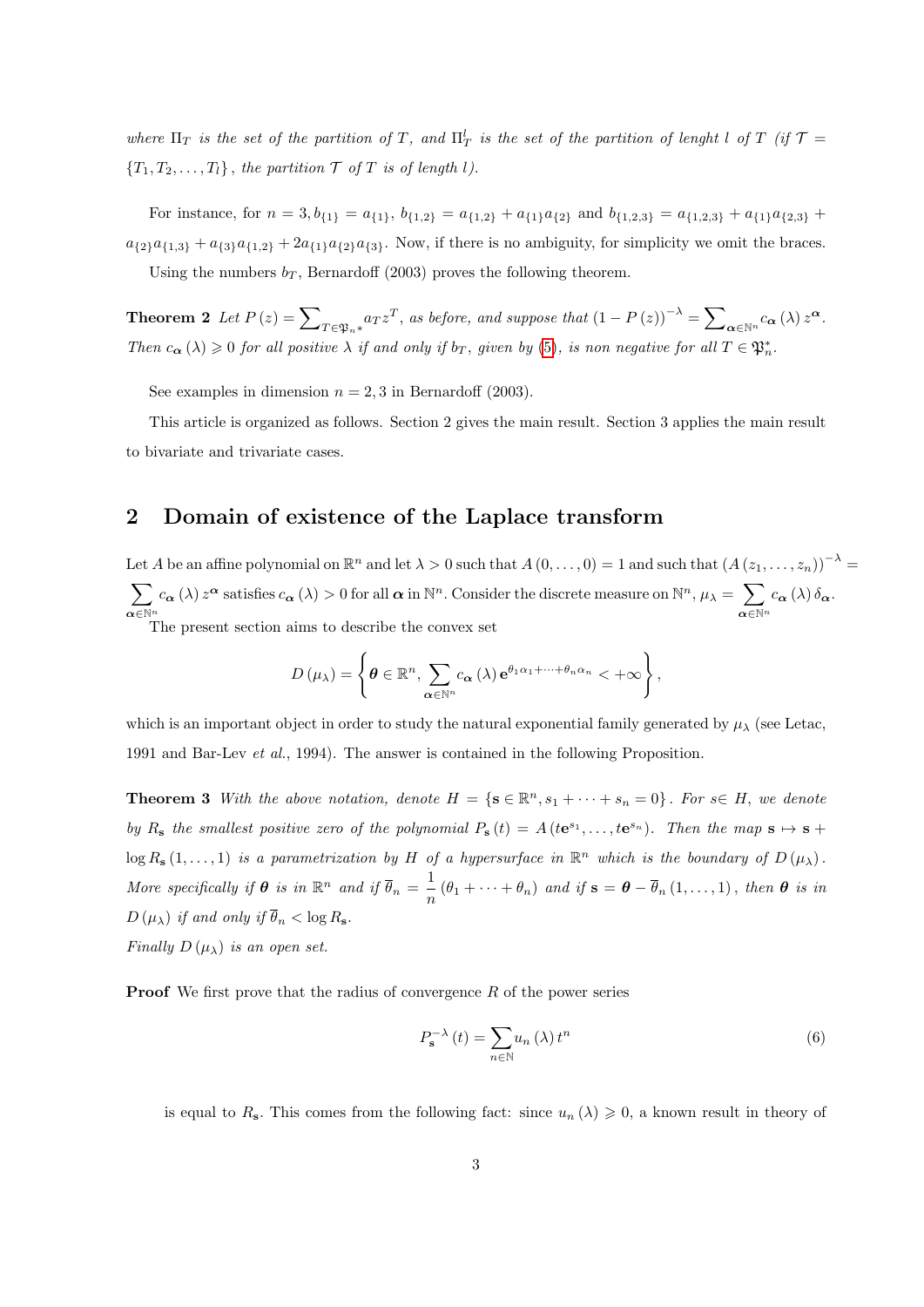analytic functions (see Titchmarsh (1939) 7.21) implies that  $t \mapsto P_s^{-\lambda}(t)$  is not analytic at R. Since  $P_{\mathbf{s}}(0) = 1$ ,  $P_{\mathbf{s}}(t) > 0$  for  $0 < t < R_{\mathbf{s}}$  and  $P_{\mathbf{s}}(R_{\mathbf{s}}) = 0$  clearly  $R = R_{\mathbf{s}}$ .

We now observe that if  $\boldsymbol{\theta} = (\theta_1, \dots, \theta_n)$  is such that

$$
\sum_{\alpha \in \mathbb{N}^n} c_{\alpha}(\lambda) e^{\alpha_1 \theta_1 + \dots + \alpha_n \theta_n} < +\infty
$$

then for all  $p \geqslant 0$  we have

$$
\sum_{\alpha \in \mathbb{N}^n} c_{\alpha}(\lambda) e^{\alpha_1(\theta_1 - p) + \dots + \alpha_n(\theta_n - p)} < +\infty.
$$

We now fix  $\theta$  in  $D(\mu_{\lambda})$ . Write  $\bar{\theta}_n = (\theta_1 + \cdots + \theta_n)/n$ . The orthogonal projection of  $\theta$  on H is  $\mathbf{s} = \boldsymbol{\theta} - \overline{\theta}_n (1, \dots, 1) = (s_1, \dots, s_n)$ . Thus for all  $j = 1, \dots, n$  we have  $\theta_j - s_j = \overline{\theta}_n$ . We claim that  $\overline{\theta}_n < \log R_{\mathbf{s}}$ . If not, we have  $t_0 = e^{\overline{\theta}_n} \geq R_{\mathbf{s}}$ . But  $A\left(\mathbf{e}^{\theta_1}, \dots \mathbf{e}^{\theta_n}\right)$  is  $P_{\mathbf{s}}(t_0)$  and the previous remark shows that for all  $p \geq 0$ ,  $p \mapsto P_s(e^{-p}t_0)$  is always positive. This contradicts the fact that  $t_0 \geq R_s$ . Conversely if  $\theta$  is such that  $\bar{\theta}_n < \log R_s$  with  $s = \theta - \bar{\theta}_n (1, \ldots, 1)$  a similar reasoning shows that  $\theta \in D(\mu_{\lambda})$ .

Finally for  $t = R_s$  in [\(6\)](#page-2-0) the series diverges. A short proof goes as follows: Write  $P_{\mathbf{s}}(t) = \left(1 - \frac{t}{\epsilon}\right)$  $\left(\frac{t}{r_0}\right)\left(1-\frac{t}{r}\right)$  $r_1$  $\bigg) \cdots \bigg(1 - \frac{t}{t}$  $r_k$ where  $|r_j| \ge r_0 = R_s$  by definition of  $R_s$ . Thus  $\sum$ n∈N  $u_n(\lambda) t^n$  is the product of Newton Series  $\sum$ n∈N 1  $\frac{1}{n!} \left\langle \lambda \right\rangle_n \left( \frac{t}{r_i} \right)$  $r_k$  $\int_0^n$  and the series corresponding to  $k = 0$  diverges for  $t = r_0$ . Thus  $\sum$ n∈N  $u_n(\lambda) r_0^n = +\infty$ .

<span id="page-3-0"></span>**Remark 4** With the notations of Theorem [3,](#page-2-1) if  $\theta$  is in the boundary of  $D(\mu_{\lambda})$ ,  $\exists s \in H, \theta =$  $\mathbf{s} + \log R_{\mathbf{s}}(1,\ldots,1)$ , then  $z_i = e^{\theta_i} = R_{\mathbf{s}}e^{s_i}$  for  $i \in [n]$ , and

$$
A(z_1,\ldots,z_n)=A(R_{\mathbf{s}}\mathbf{e}^{s_1},\ldots,R_{\mathbf{s}}\mathbf{e}^{s_n})=0,
$$

by the definition of  $R_s$ .

#### 3 Examples in dimensions 2 and 3

**Example 1.** For  $n = 2$ , we take  $a_1 = 1$ ,  $a_2 = 1$  and  $a_{1,2} = a \ge -1$  so that the conditions of Theorem [2](#page-2-2) are satisfied. Hence  $A(z_1, z_2) = 1 - z_1 - z_2 - a z_1 z_2$ . For  $z_1 = t e^{s_1}$ ,  $z_2 = t e^{s_2}$ , with  $s_1 + s_2 = 0$  we have  $A(z_1, z_2) = 1 - t \left(e^{s_1} + e^{-s_1}\right) - at^2$ . If  $s = (s_1, -s_1)$ ,  $R_s = \frac{1}{a} \left(-\cosh s_1 + \sqrt{\frac{1}{2} + a + \frac{1}{2}\cosh 2s_1}\right)$ , we obtain the parametrization of the boundary of  $D(u_\lambda)$ :

$$
\begin{cases}\n x = \theta_1 = s_1 + \log \frac{1}{a} \left( -\cosh s_1 + \sqrt{\frac{1}{2} + a + \frac{1}{2} \cosh 2s_1} \right) \\
 y = \theta_2 = -s_1 + \log \frac{1}{a} \left( -\cosh s_1 + \sqrt{\frac{1}{2} + a + \frac{1}{2} \cosh 2s_1} \right)\n\end{cases}
$$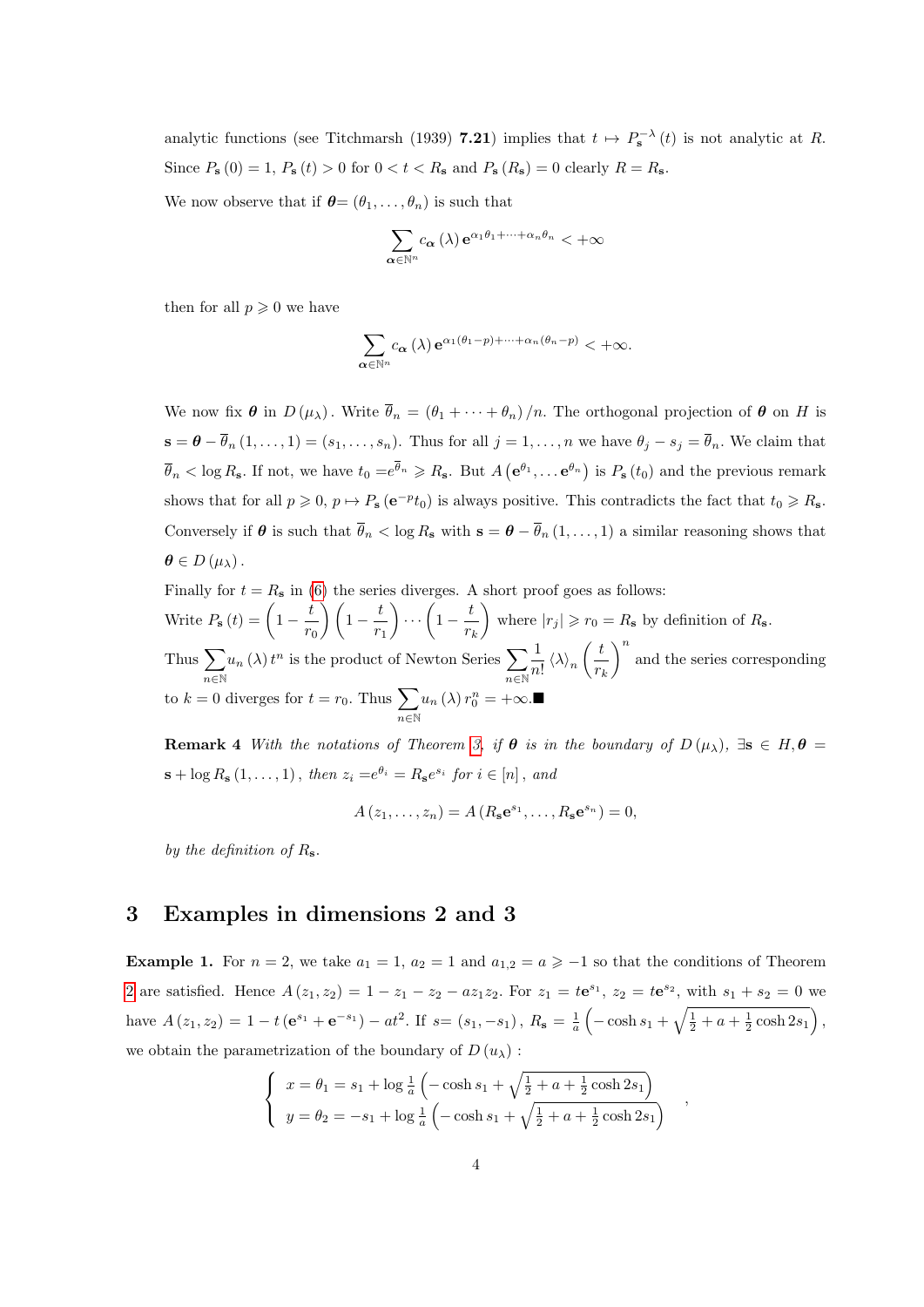whose graphic representation is



figure 1 : the boundary of  $D(u_\lambda)$  for  $a = -\frac{9}{10}, -\frac{1}{2}, 1, 20$ .

**Remark 5** Using the Remark [4](#page-3-0) we obtain an other parametrization of the boundary of  $D(u_\lambda)$ :

$$
\theta_1 < 0, \theta_2 = -\log\left(1 + (a+1) / \left(e^{-\theta_1} - 1\right)\right).
$$

In addition, because  $D(\mu_{\lambda})$  is a convex set,  $\theta = (\theta_1, \theta_2) \in D(\mu_{\lambda})$  is defined by

<span id="page-4-0"></span>
$$
\theta_1 < 0, \theta_2 < -\log\left(1 + (a+1) / \left(e^{-\theta_1} - 1\right)\right). \tag{7}
$$

In this case, for  $a = -1/2$ ,  $R_s = 2 \cosh s_1 - \sqrt{2 \cosh 2s_1}$  and if we choose  $s_1 = 0$ , the condition  $\overline{\theta}_2 < \log R_s$  becomes  $\overline{\theta}_2 < -\log(1+\sqrt{2}/2)$ . As  $\overline{\theta}_2 = -\log 2 < -\log(1+\sqrt{2}/2)$ , then  $(-\log 2, -\log 2) \in$  $D(\mu_{\lambda})$ . Then, the introduction proves that  $(A(\frac{1}{2}z_1, \frac{1}{2}z_2)/A(\frac{1}{2}, \frac{1}{2}))^{-\lambda} = (8 - 4z_1 - 4z_2 + z_1z_2)^{-\lambda}$  is a generating function for all  $\lambda > 0$ .

**Remark 6** For  $a = -1/2$ , the condition [7](#page-4-0) gives for  $\theta_1 = -\log 2$ ,  $\theta_2 < -\log(3/2)$ , and  $\theta_2 = -\log 2$  is suitable. Hence  $(-\log 2, -\log 2) \in D(\mu_{\lambda})$ .

Again with  $a = -1/2$ , if we choose  $s_1 = \log 2$ ,  $R_s = \frac{5}{2} - \frac{1}{2}$ √ 17, then  $\theta_2 = -2 \log 2 < \log R_s$  and  $\theta = \mathbf{s} + \overline{\theta}_2(1,1) = (-\log 2, -3\log 2)$ . Then, the introduction proves that  $\left(A\left(\frac{1}{2}z_1, \frac{1}{8}z_2\right) / A\left(\frac{1}{2}, \frac{1}{8}\right)\right)^{-\lambda} =$  $\left(\frac{32}{13} - \frac{16}{13}z_1 - \frac{4}{13}z_2 + \frac{1}{13}z_1z_2\right)^{-\lambda}$  is a generating function for all  $\lambda > 0$ .

Remark [7](#page-4-0) For  $a = -1/2$ , the condition 7 gives for  $\theta_1 = -\log 2$ ,  $\theta_2 < -\log(3/2)$ , and  $\theta_2 = -3\log 2$  is suitable. Hence  $(-\log 2, -3\log 2) \in D(\mu_{\lambda})$ . This method is easier to use.

**Example [2](#page-2-2).** For  $n = 3$ , the conditions of Theorem 2 are for  $i, j = 1, 2, 3$ :  $b_i = a_i \geq 0$ ;  $a_{ij} \geq -a_i a_j$ ;  $a_{123} \geq - (a_1 a_{23} + a_2 a_{13} + a_3 a_{12} + 2 a_1 a_2 a_3)$ We take  $a_1 = a_2 = a_3 = 1, a_{12} = a_{13} = a_{23} = a$  and  $a_{123} = b$ , so that

$$
A(z) = 1 - ((z_1 + z_2 + z_3) + a (z_1 z_2 + z_1 z_3 + z_2 z_3) + bz_1 z_2 z_3).
$$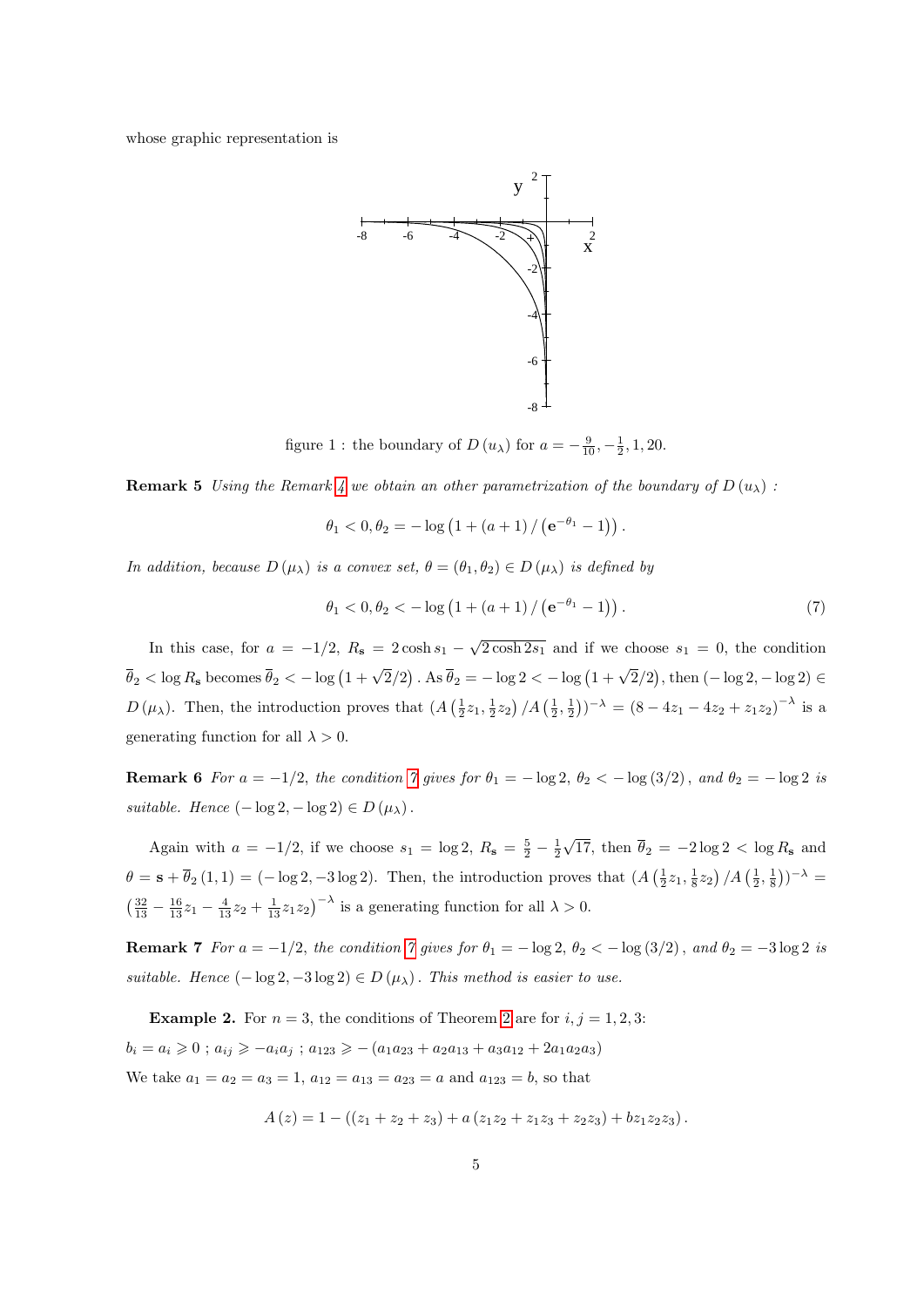The conditions of Theorem [2](#page-2-2) are satisfied for  $a \ge -1$  and  $b \ge -3a-2$ . We take  $a = 1$  and  $b = 0$ , hence

$$
A(z) = 1 - z_1 - z_2 - z_3 - z_1 z_2 - z_1 z_3 - z_2 z_3.
$$

Let  $z_1 = t e^{s_1}$ ,  $z_2 = t e^{s_2}$  and  $z_3 = t e^{s_2}$ , with  $s_1 + s_2 + s_3 = 0$ , then  $P_s(t) = 1 - (e^{s_1} + e^{s_2} + e^{-s_1 - s_2})t$  $(e^{-s_1} + e^{-s_2} + e^{s_1+s_2}) t^2 = 0$ , and we have

$$
R_{s} = \frac{-e^{s_{1}} - e^{s_{2}} - e^{-s_{1} - s_{2}} + \sqrt{(e^{2s_{1}} + e^{2s_{2}} + 6e^{s_{1} + s_{2}} + e^{-2(s_{1} + s_{2})} + 6e^{-s_{1}} + 6e^{-s_{2}})}}{2(e^{-s_{1}} + e^{-s_{2}} + e^{s_{1} + s_{2}})}
$$

.

,

Finally, the parametrization of the boundary of  $D(u_\lambda)$  is:

$$
\begin{cases}\nx = \theta_1 = s_1 + \log \frac{-e^{s_1} - e^{s_2} - e^{-s_1 - s_2} + \sqrt{(e^{2s_1} + e^{2s_2} + 6e^{s_1+s_2} + e^{-2(s_1+s_2)} + 6e^{-s_1} + 6e^{-s_2})}}{2(e^{-s_1} + e^{-s_2} + e^{s_1+s_2})} \\
y = \theta_2 = s_2 + \log \frac{-e^{s_1} - e^{s_2} - e^{-s_1 - s_2} + \sqrt{(e^{2s_1} + e^{2s_2} + 6e^{s_1+s_2} + e^{-2(s_1+s_2)} + 6e^{-s_1} + 6e^{-s_2})}}{2(e^{-s_1} + e^{-s_2} + e^{s_1+s_2})} \\
z = \theta_3 = -s_1 - s_2 + \log \frac{-e^{s_1} - e^{s_2} - e^{-s_1 - s_2} + \sqrt{(e^{2s_1} + e^{2s_2} + 6e^{s_1+s_2} + e^{-2(s_1+s_2)} + 6e^{-s_1} + 6e^{-s_2})}}{2(e^{-s_1} + e^{-s_2} + e^{s_1+s_2})}\n\end{cases}
$$

whose graphic representation is



figure 2 : The boundary of  $D(\mu_{\lambda})$ 

If we choose  $s_1 = s_2 = s_3 = 0$ , the condition  $\bar{\theta}_3 < \log R_s$  becomes  $\bar{\theta}_3 < \log \left(\frac{1}{6}\right)$ √  $\sqrt{21} - \frac{1}{2}$ . As  $\overline{\theta}_3 = -\log 4 < \log \left(\frac{1}{6}\right)$ √  $\overline{21} - \frac{1}{2}$ , then  $(-\log 4, -\log 4, -\log 4) \in D(\mu_{\lambda})$ .

Then, the introduction proves that

$$
\left(\frac{A\left(\frac{1}{4}z_1, \frac{1}{4}z_2, \frac{1}{4}z_3\right)}{A\left(\frac{1}{4}, \frac{1}{4}, \frac{1}{4}\right)}\right)^{-\lambda} = \left(16 - 4z_1 - 4z_2 - 4z_3 - z_1z_2 - z_1z_3 - z_2z_3\right)^{-\lambda}
$$

is a generating function for all  $\lambda > 0$ .

**Remark 8** In this case, using the Remark [4](#page-3-0) we obtain that an other definition of  $\theta = (\theta_1, \theta_2, \theta_3) \in$  the boundary of  $D(u_\lambda)$  is :

$$
\theta_1 < 0, \theta_2 < -\log\left(\frac{1-\mathbf{e}^{\theta_1}}{1+\mathbf{e}^{\theta_1}}\right), \theta_3 = \log\left(\frac{1-\mathbf{e}^{\theta_1}-\mathbf{e}^{\theta_2}-\mathbf{e}^{\theta_1+\theta_2}}{1+\mathbf{e}^{\theta_1}+\mathbf{e}^{\theta_2}}\right),
$$